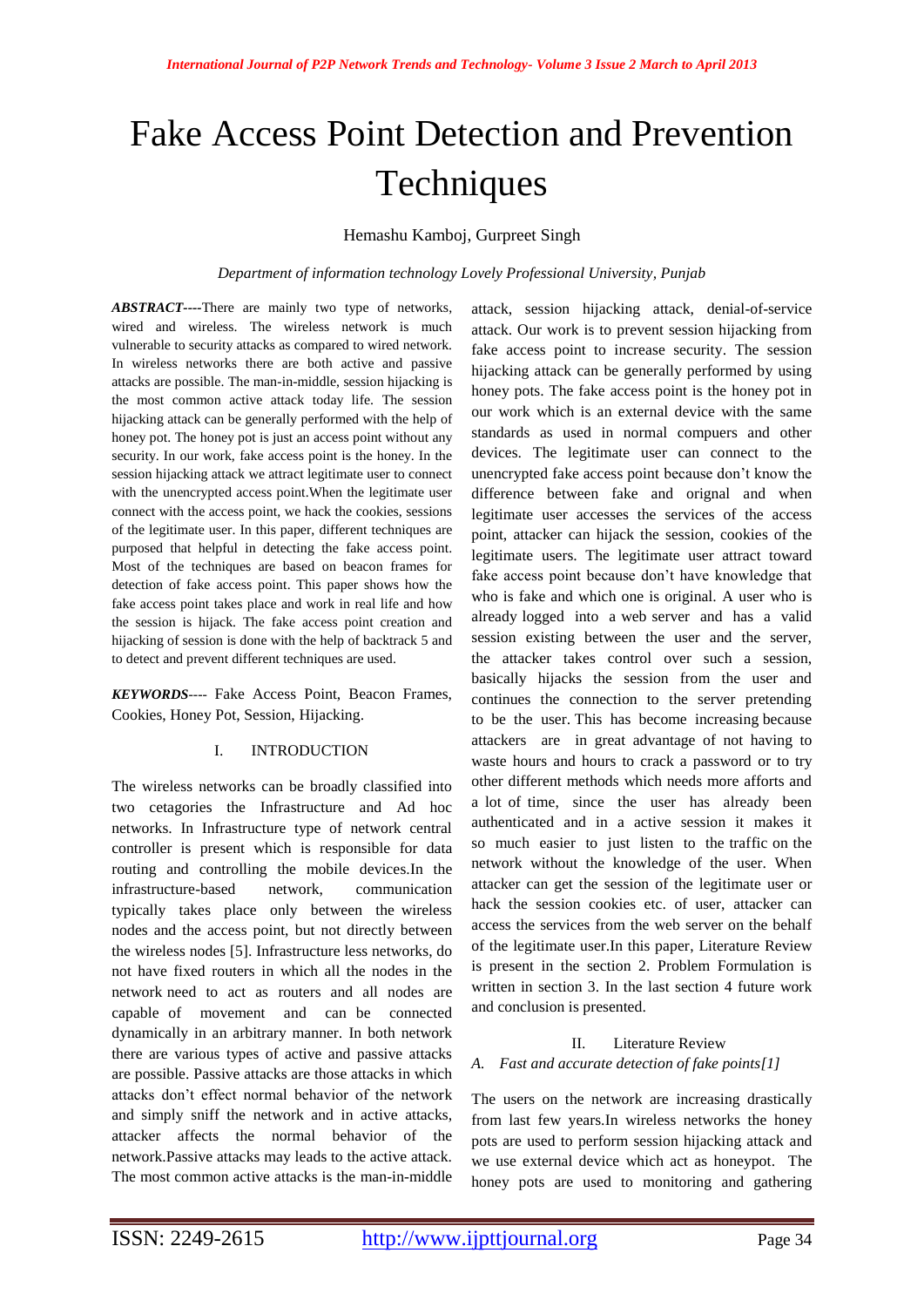information ,understanding the properties of the network. In this paper authors showed a survey results.In this survey for the 4 months honey pots are deployed in the area and different attacks came from the different countries and perform different type of attacks on the network. All the attackers will try to hack the secure SSL server by gathering the information using honey pots.

## B. *A Comparative Study of Security Level of Hotmail, Gmail and Yahoo Mail[2]*

In this paper author shows an experimental results about the security levels of the three most secure web mails-Hotmail, Gmail and Yahoo mail. The servers of these three web mails are hacked with session hijacking. The attacker can hack sessions and cookies in LAN system. Attacker can use two methods for session hijacking .The comparison results shows that yahoo mail is highly secure, and then hotmail and Gmail is the least secure web mail.

## *C. Online Detection of Fake Access Points using Received Signal Strengths[3]*

The wireless networks are gaining popularity day by day in todays life. The popularity of wireless local area networks (WLANs) increases the risk of wireless security attacks. The fake access points can be deployed in the public places and these access points are kept unencrypted. Fake access point is created anywhere in public like hospitals, colleges, airports etc. When the access points are unencrypted and maximum legitimate users will try to connect with that. When legitimate users connect to the fake access point, attack gathers the information. The various techniques are proposed to detect the fake access points. Among all the techniques some technique required extra hardware to detect the fake access points and some are the server-side techniques which are to costly. In this paper, authoproposed a novel approach to detect the fake access point. The proposed technique is based on the two approaches .One is received signal strength and other is online algorithm. We compare the signal strength of the access point with the legitimate access point, if the received signal strength is less than the threshold signal strength then access point is fake otherwise not.

## *D. SessionShield: Lightweight Protection against Session Hijacking[4]*

In this paper author proposed new technique to prevent session and cookie hijacking. The HTTP will be replaced by HTTPS for secure browsing. The author proposed technique will be implemented as an extension in Firefox .In this technique "one time cookies" are generated each time when client request to access the services of the server new cookie is generated and cookie integrity will be provided by HMAC .

#### III. Problem Formulation

The session hijacking attack is generally implemented with the honey pot. The fake access point acts like a honey pot. So a fake access point is made using external network card with the help of backtrack 5 by following procedure according to backtrack 5. We use backtrack 5 to make fake access point and burp suit for session hijacking with fake access point.When user connects to a fake access point session hijacking possibility will be there. Snapshot 1 shows the DNS spoofing to redirect network traffic.

| Applications Places System [                |                                                     | 图三组 | Sat Nov 24, 7:37 AM  |  |
|---------------------------------------------|-----------------------------------------------------|-----|----------------------|--|
| root@bt: -                                  |                                                     |     |                      |  |
| Edit View Terminal Help                     |                                                     |     |                      |  |
| $17.60452 > 10.0.0.1.53$ :                  | 65485+ A7 translate.google.co.in                    |     |                      |  |
| , 0.1.531<br>53097<br>×<br>10               | 53279+ AT www.blooser.com                           |     |                      |  |
| 54028<br>-531<br>18                         | 16200+ A7 www.google.com                            |     |                      |  |
| 17.55296<br>531                             | 25743+ A7 www.orkut.com                             |     |                      |  |
| 531<br>.52963                               | 64233+ A? www.youtube.com                           |     |                      |  |
| 1.531<br>53235                              | 10267+ AT en.wikipedia.org                          |     |                      |  |
| 0.1.531<br>58482<br>×                       | 27565+ A? webcache.googleusercontements             |     |                      |  |
| 1.53:<br>.55675<br>×                        | 61169+ A7 www.hackthlsslte.efG                      |     |                      |  |
| 3.33:<br>58725<br>×                         | 33482+ A7 hackaday.com                              |     |                      |  |
| 1.531<br>65383<br>×                         | 31871+ A7 hacks.mit.edu                             |     |                      |  |
| .531<br>52486<br>$\sim$                     | 34994+ A7 www.catb.org                              |     |                      |  |
| 17.50001<br>531                             | 15691+ A7 www.indb.com                              |     |                      |  |
| 531<br>30<br>л.<br>62409                    | 2397+ A7 espn.go.com                                |     |                      |  |
| 16<br>531<br>2.17.51161<br>e<br>×           | 1614+ A7 tantek.com                                 |     |                      |  |
| 10:0.2.17.62572 ><br>$10.040.133$ :         | 05433+ A7 www.abc.net.au                            |     |                      |  |
| 2.17.57729<br>10.0.0.4.53m.<br>10.<br>- 10  | 112414 A7 vAW. IS@scucktwain                        |     |                      |  |
| .1053 <sub>0</sub><br>63/109<br>٠<br>o      | 3B838E/A? www.nydini.tynows.com                     |     |                      |  |
|                                             | 38838+ AT www.nydailynews.com                       |     |                      |  |
| 531                                         | 61283+ A7 www.facebook.com                          |     |                      |  |
| 531                                         | clients4.google.com<br>8126+                        |     |                      |  |
| $-53 -$                                     | orcart.facebook.com<br>57286+                       |     |                      |  |
| 15.31<br>.60384                             | $29362+$<br>teredo.lov6.mlcrosoft.com<br><b>A7.</b> |     |                      |  |
| .54100<br>1.53:                             | 45493+ A7 orcart.facebook.com                       |     |                      |  |
| 3.53:<br>59425<br>×                         | 44875+ A? clients4.google.com                       |     |                      |  |
| 531                                         | 45454+ A7 MW. Tacebook.com                          |     |                      |  |
| 331                                         | 63162+ A7 safebrowsing.google.com                   |     |                      |  |
| 1.531<br>2.17.60725<br>×<br>$\theta$<br>. е | 63109+ A7 drive.google.com                          |     |                      |  |
| 0.2.17.57236 > 10.0.0.1.53                  | 54926+ A7 www.google.com                            |     |                      |  |
| $\Box$ root@bt: $-$<br>m rootGbt: -         | ET root@bt: =                                       |     | C burp suite v1.3.03 |  |

**Snapshot 1**: DNS Spoofing redirect the network traffic



**Snapshot 2:** Session hijacking of Gmail